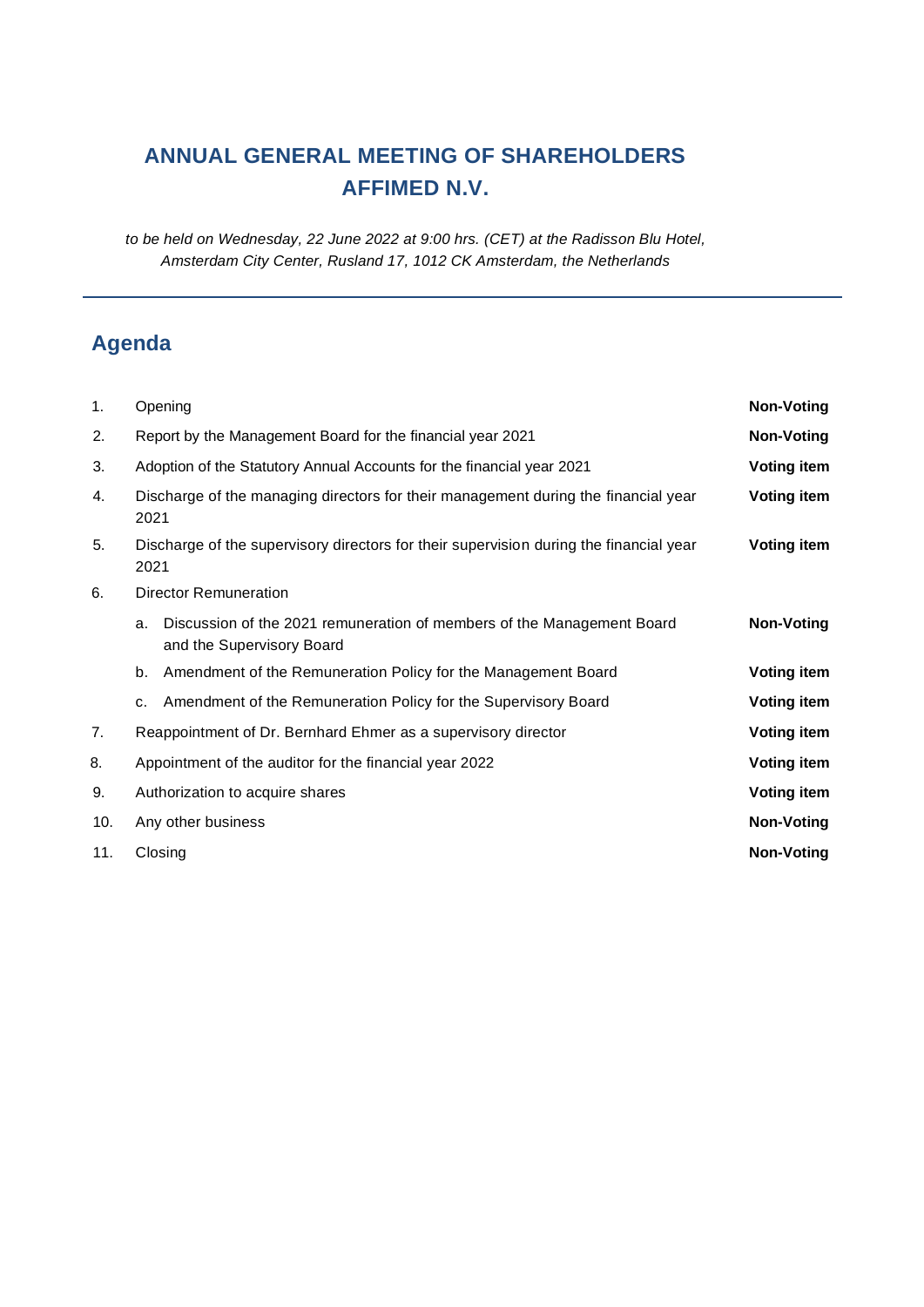# **Explanatory Notes to the Agenda**

## **1 Opening**

#### **2 Report by the Management Board for the financial year 2021**

This agenda item includes an account of the business and financial situation of Affimed N.V. (the "**Company**" or "**Affimed**") during the financial year 2021.

# **3 Adoption of the Statutory Annual Accounts for the financial year 2021**

The Company has prepared its financial statements in accordance with Dutch law and International Financial Reporting Standards ("**IFRS**") (the "**Statutory Annual Accounts**").

The Company follows IFRS for internal and external reporting purposes; it is the Company's primary accounting standard. The Statutory Annual Accounts are the annual accounts that are being submitted to the general meeting for adoption. KPMG Accountants N.V. has audited the Statutory Annual Accounts and has issued an auditor's report thereon.

It is proposed to adopt the Statutory Annual Accounts for the financial year 2021.

The Statutory Annual Accounts as prepared in accordance with Dutch law together with the KPMG auditor's report, are published on the Company's website and are also available at the offices of the Company.

# **4 Discharge of the managing directors for their management during the financial year 2021**

It is proposed to discharge any managing director in office during the financial year 2021 from liability in respect of the performance of their management duties during the financial year 2021.

# **5 Discharge of the supervisory directors for their supervision during the financial year 2021**

It is proposed to discharge any supervisory director in office during the financial year 2021 from liability in respect of the performance of their supervision duties during the financial year 2021.

## **6 Director Remuneration**

# **a. Discussion of the 2021 remuneration of members of the Management Board and the Supervisory Board**

We are a foreign private issuer within the meaning of the rules under the Securities Exchange Act of 1934, as amended. As such, we are exempt from the executive compensation disclosure requirements applicable to U.S. public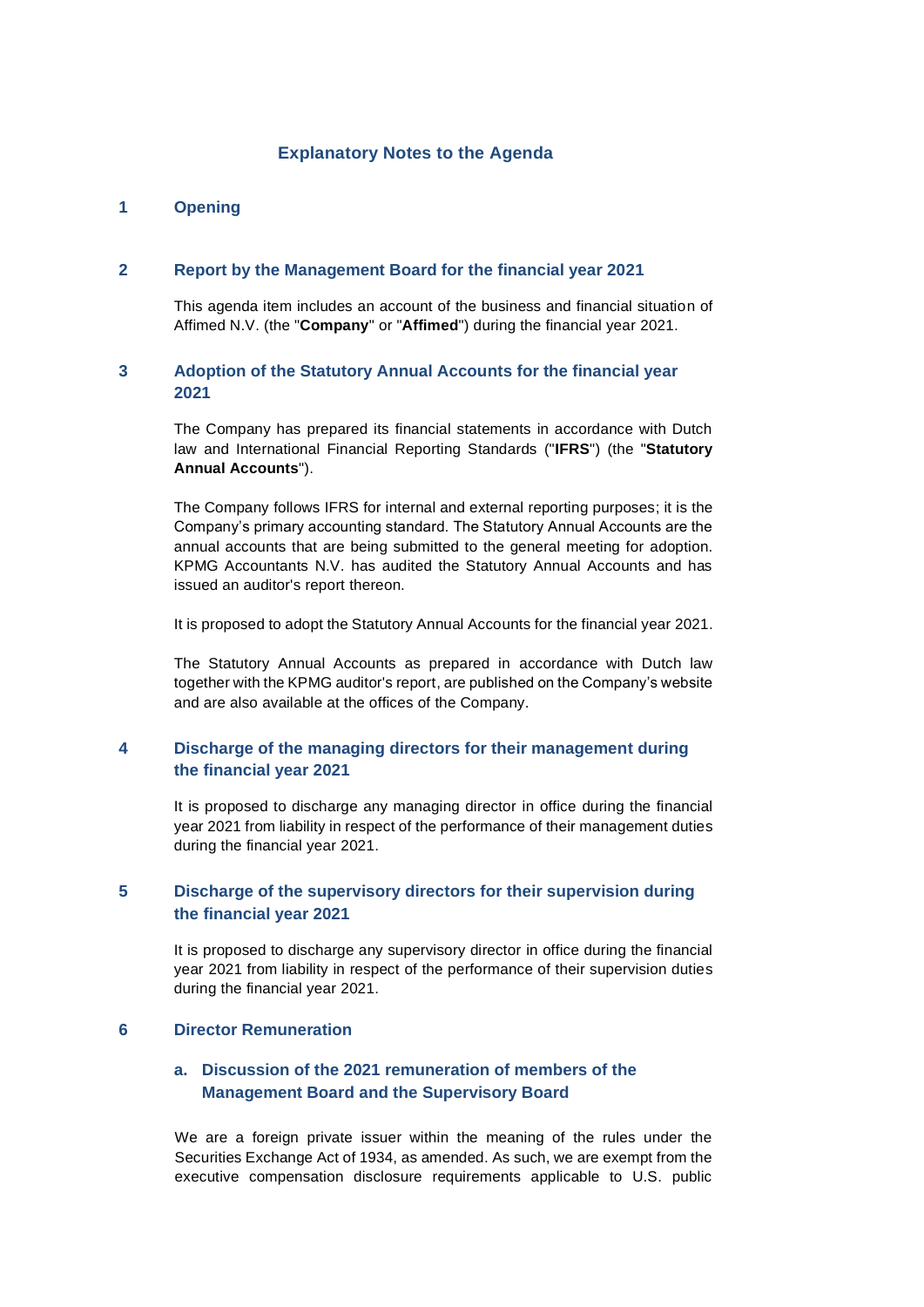companies. However, we are supplying certain information about our executive compensation program for the benefit of our shareholders.

This section discusses the components of the compensation program for our managing directors as of December 31, 2021. For the fiscal year ended December 31, 2021, our managing directors and their positions were as follows:

| <b>Name</b>              | Age | <b>Position</b>                 |
|--------------------------|-----|---------------------------------|
| Adi Hoess                | 60  | <b>Chief Executive Officer</b>  |
| Angus Smith              | 39  | <b>Chief Financial Officer</b>  |
| <b>Wolfgang Fischer</b>  | 58  | <b>Chief Operating Officer</b>  |
| <b>Andreas Harstrick</b> | 60  | <b>Chief Medical Officer</b>    |
| <b>Arndt Schottelius</b> | 56  | <b>Chief Scientific Officer</b> |
| Denise Mueller           | 53  | <b>Chief Business Officer</b>   |

#### **Summary Compensation Table**

The table below sets forth information concerning the compensation awarded to, earned by or paid to our managing directors for the fiscal year ended December 31, 2021.

|                                                                             |      | <b>Non-Equity</b><br><b>Incentive</b><br>Plan<br><b>All Other</b><br>Option |                           |                             |                             |              |
|-----------------------------------------------------------------------------|------|-----------------------------------------------------------------------------|---------------------------|-----------------------------|-----------------------------|--------------|
|                                                                             |      | <b>Salary</b>                                                               | Awards <sup>(1)</sup>     | Compensation <sup>(2)</sup> | Compensation <sup>(3)</sup> | <b>Total</b> |
| Name and<br><b>Principal</b><br><b>Position</b>                             | Year | $(\boldsymbol{\epsilon})$                                                   | $(\boldsymbol{\epsilon})$ | $(\epsilon)$                | $(\epsilon)$                | (€)          |
| Adi<br>Hoess<br>Chief<br>Executive<br><b>Officer</b>                        | 2021 | 455,470                                                                     | 2,002,600                 | 261,895                     | 65,300                      | 2,785,265    |
| Angus Smith<br>Chief<br>Financial<br><b>Officer</b>                         | 2021 | $355, 118^{(4)}$                                                            | 1,055,424                 | 170,580(5)                  | $19,612^{(4)}$              | 1,600,735    |
| Wolfgang<br>Fischer<br>Chief<br>Operating<br><b>Officer</b>                 | 2021 | 378,000                                                                     | 1,055,424                 | 173,880                     | 65,300                      | 1,672,604    |
| Andreas<br>Harstrick<br><b>Chief Medical</b><br>Officer                     | 2021 | 312,000                                                                     | 1,055,424                 | 143,520                     | 55,500                      | 1,566,444    |
| Arndt<br><b>Schottelius</b><br>Chief<br><b>Scientific</b><br><b>Officer</b> | 2021 | 380,000                                                                     | 1,055,424                 | 174,800                     | 65,300                      | 1,675,524    |
| Denise<br>Mueller<br>Chief<br><b>Business</b><br><b>Officer</b>             | 2021 | $338,208^{(4)}$                                                             | 1,055,424                 | $162,457^{(5)}$             | $11,034^{(4)}$              | 1,567,123    |

(1) Reflects the aggregate grant date fair value of option awards granted during 2021, computed in accordance with IFRS 2 and converted<br>into Euros based on the USD/EUR exchange rate as of the grant date. Assumptions used i in the notes to our consolidated financial statements included in our Annual Report on Form 20-F for the fiscal year ended December 31, 2021, filed in March 2022. These amounts do not reflect the actual economic value that may be realized by the managing direct ors upon the exercise of the stock options or the sale of the common stock underlying such stock options.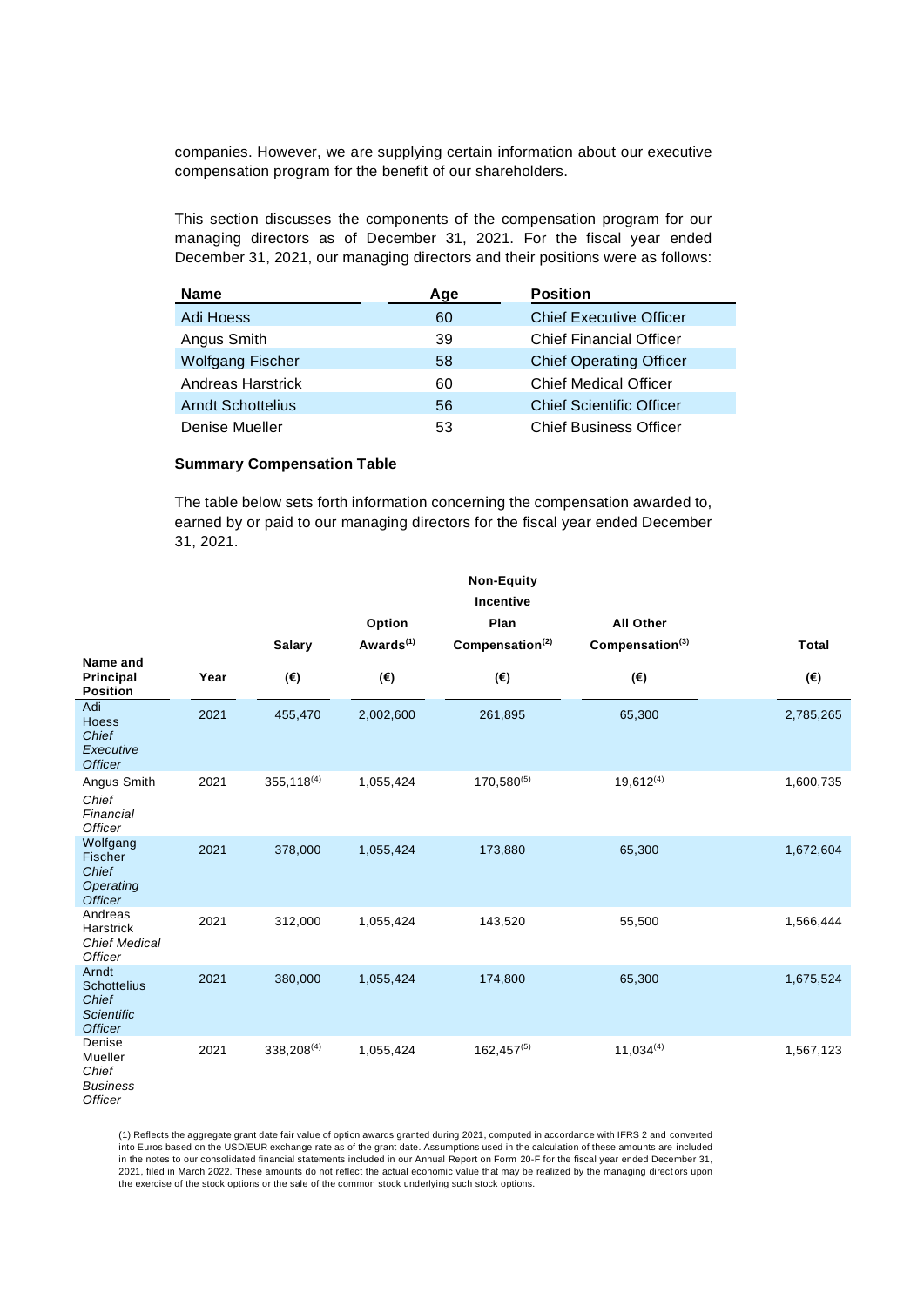(2) The amounts in this column represent the annual incentive compensation paid for performance during 2021 as described in the section "2021 STI Variable Compensation". The amounts of these awards were determined based upon the achievement of performance metrics related to the Company's 2021 corporate objectives.

(3) The amounts in this column for Dr. Hoess, Dr. Fischer, Dr. Harstrick and Dr. Schottelius include allowance payments to be used for a pension plan or retirement insurance and a payment for the equivalent of the maximum employer portion for social security (based on German social security numbers). The amounts included in this column for Mr. Smith and Ms. Mueller include allowances to be u sed for health and other benefits, as well as matching contributions under the Company's 401(k) plan.

(4) Converted to Euros based on the average EUR/USD exchange rate for the year ended December 31, 2021 of 1.1827.

(5) Converted to Euros based on the EUR/USD exchange rate as of December 31, 2021 of 1.1326.

#### **Narrative Disclosure to the Summary Compensation Table**

In August 2020, the remuneration policy for the management board (the ''**Management Board**'') of Affimed N.V. ("**MB Remuneration Policy**") was adopted and approved by shareholders at the annual general meeting of the Company. The MB Remuneration Policy applies to the managing directors. The remuneration of the Management Board consists of the following components:

- Base salary (fixed) compensation;
- Performance related variable compensation (short-term cash incentive);
- Long-term equity incentive;
- Pension and other benefits; and
- Severance pay and benefits.

#### **MB Remuneration Policy Objectives**

The Company believes that its MB Remuneration Policy should serve the following objectives:

- Reflect the interests of all stakeholders;
- Attract and retain managing directors that have the talent and skills to develop and expand the Company's business;
- Link rewards to creating shareholder value;
- Relate the variable income component to a performance that reinforces the Company's business strategy;
- Avoid inappropriate risks; and
- Create long-term value and enhance the sustainable development of the Company.

#### **MB Remuneration Policy and the Role of the Supervisory Board and Compensation, Nomination and Corporate Governance Committee**

Our Remuneration Policy provides the supervisory board of the Company (the ''**Supervisory Board**'') the authority to enter into management services agreements with managing directors that provide for compensation consisting of base salary, performance-related variable compensation, long-term equity incentive compensation, pension and other benefits and severance pay and benefits. The MB Remuneration Policy provides that the annual cash bonus payable to managing directors may not exceed 100% of the annual base salary and will be based upon the achievement of set financial and operating goals for the period. The bonus payments may be increased in any given year by the Supervisory Board upon recommendation from the Supervisory Board's compensation, nomination and corporate governance committee (previously the Compensation Committee) (the ''**Compensation, Nomination and Corporate Governance Committee**'') based on any exceptional achievements of a managing director. In addition, the MB Remuneration Policy allows for termination payments, which shall be in line with relevant market practices and not exceed 100% of the managing director's annual base salary, increased by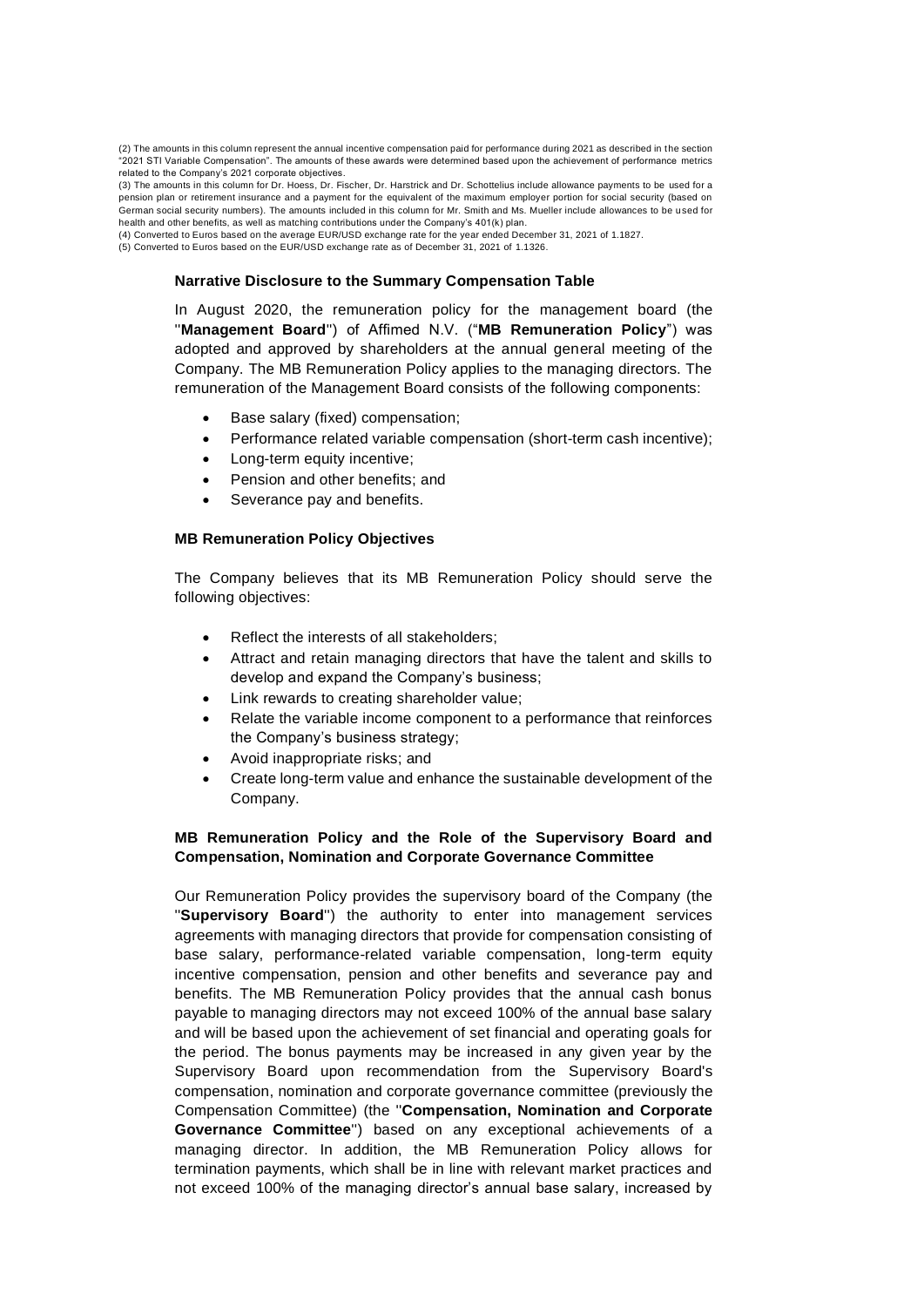the average annual cash bonus (the "**STI Variable Compensation**") over the last full three years, or if the term of office of the managing director is shorter than three years, the average received STI Variable Compensation over the shorter period. For a dismissal within six months after a change of control of the Company, the severance compensation shall not exceed 200% of the managing director's annual base salary, increased by the STI Variable Compensation over the last full three years, or if the term of office of the managing director is shorter than three years, the average received STI Variable Compensation over the shorter period.

## **Role of management**

The remuneration of the Management Board is be determined by the Supervisory Board with due observance of the remuneration policy adopted by the Company's general meeting.

Our Supervisory Board and Compensation, Nomination and Corporate Governance Committee work with members of our management team, including our chief executive officer (''**CEO**'') (except with respect to the CEO's own compensation), and our human resources, finance and legal professionals in determining the compensation of our managing directors by providing information on corporate and individual performance and management's perspective and recommendations on compensation matters for each individual. However, the Supervisory Board and Compensation, Nomination and Corporate Governance Committee do not delegate any of their functions to others in setting the compensation of our managing directors.

## **Use of Independent Consultant**

Our Compensation, Nomination and Corporate Governance Committee has the authority to retain the services and obtain the advice of external advisors, including compensation consultants, legal counsel, and other advisors to assist in the evaluation of managing director compensation. Our Compensation, Nomination and Corporate Governance Committee engaged Aon's Human Capital Solutions practice, a division of Aon plc ("**Aon**") to review our compensation policies and practices and to conduct a compensation market analysis for peer public company managing directors. The Compensation, Nomination and Corporate Governance Committee selected Aon as its consultant because of the firm's expertise and experience.

The Compensation, Nomination and Corporate Governance Committee has worked with Aon to: (i) assess our managing director compensation objectives and components; (ii) review considerations, market practices, and trends related to short-term annual incentive plans and long-term equity and other incentive plans; (iii) collect comparative compensation levels for each of our managing director positions, as needed; and (iv) review our equity compensation strategy.

While the Supervisory Board and Compensation, Nomination and Corporate Governance Committee take into consideration the review and recommendations of Aon when making decisions about our managing director compensation program, ultimately, the Supervisory Board and Compensation, Nomination and Corporate Governance Committee make their own independent decisions about compensation matters.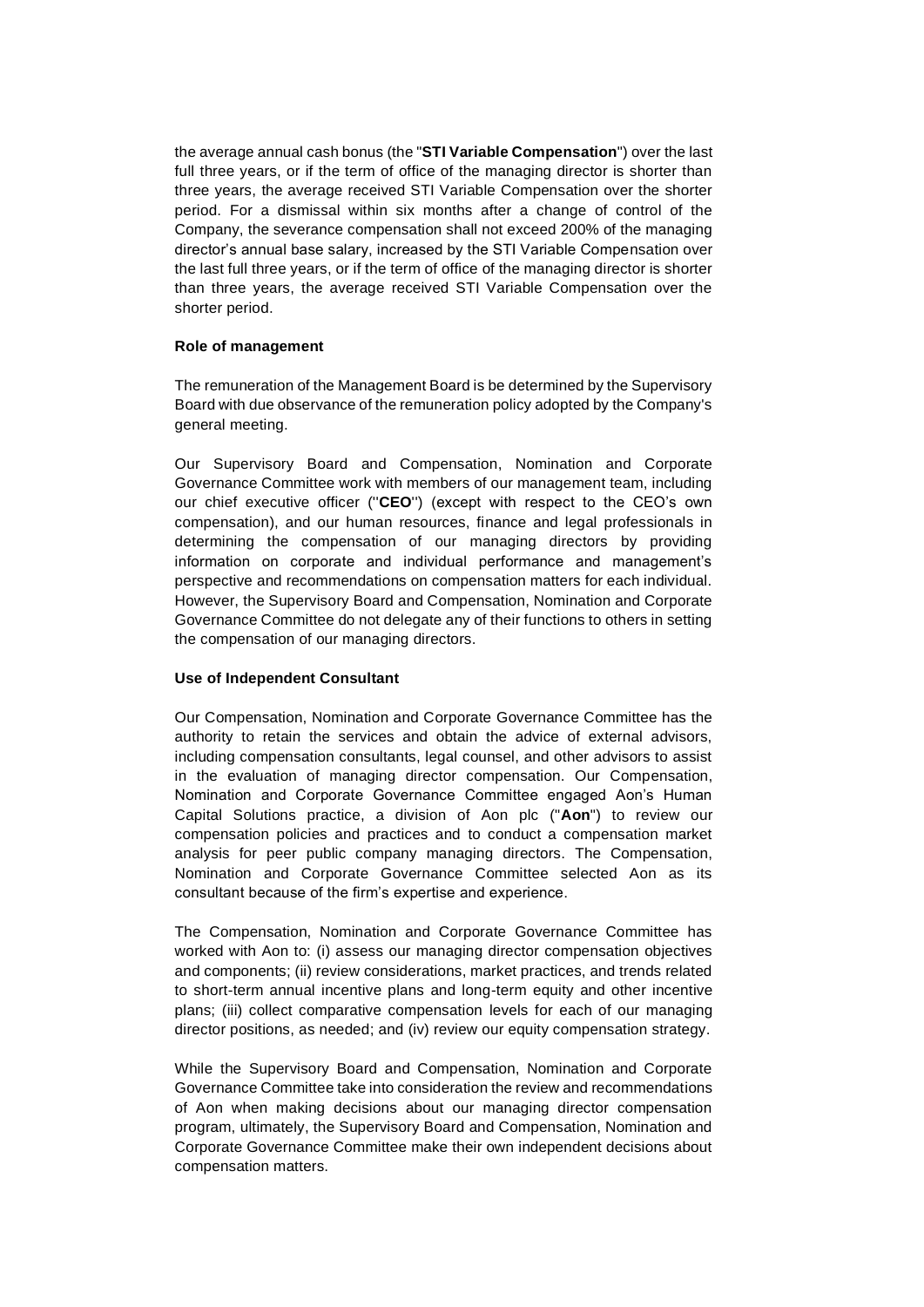#### **Use of a Peer Group**

For purposes of comparing our managing director compensation against the market, the Compensation, Nomination and Corporate Governance Committee reviews and considers the compensation levels and practices of a group of peer companies. This compensation peer group consists of public biotechnology companies that, similar to Affimed, are headquartered in Europe but are publicly traded in the U.S. These companies are structurally similar to Affimed in that they have executives spread across both the U.S. and Europe and as such operate within a global marketplace for talent.

The Compensation, Nomination and Corporate Governance Committee reviews our compensation peer group periodically and makes adjustments to our peer group if necessary, taking into account changes in both our business and our peer companies' businesses. The Compensation, Nomination and Corporate Governance Committee also uses market data—from our compensation peer group and from a selection of life sciences companies in the Radford Global Compensation Database—as one factor in evaluating whether the compensation for our managing directors is competitive in the market. The Compensation, Nomination and Corporate Governance Committee and the Supervisory Board, as applicable, also rely on their own knowledge and judgment in evaluating market data and making compensation decisions.

Our current peer group, used to make pay determinations for 2021, was established in April 2020 based on the following criteria:

- Pre-commercial bio/pharma and life sciences companies headquartered in Europe with a primary listing on a US stock exchange; and
- Market capitalization generally between €50m and €500m—at the time of the peer group's formation, the Compensation, Nomination and Corporate Governance Committee considered both a current 30-day and longer one-year averaging period for market capitalization given the market volatility at the onset of the Covid-19 pandemic.

This analysis led to the selection of the following peer group which was used to make the relevant compensation assessments for 2021:

> *AC Immune SA Adaptimmune Therapeutics plc Bicycle Therapeutics plc Celyad SA ERYTECH Pharma S.A. InflaRx N.V. Innate Pharma S.A. Merus N.V. Nabriva Therapeutics plc NuCana plc ObsEva SA Oxford Immunotec Global plc ProQR Therapeutics N.V. Quotient Limited Summit Therapeutics plc*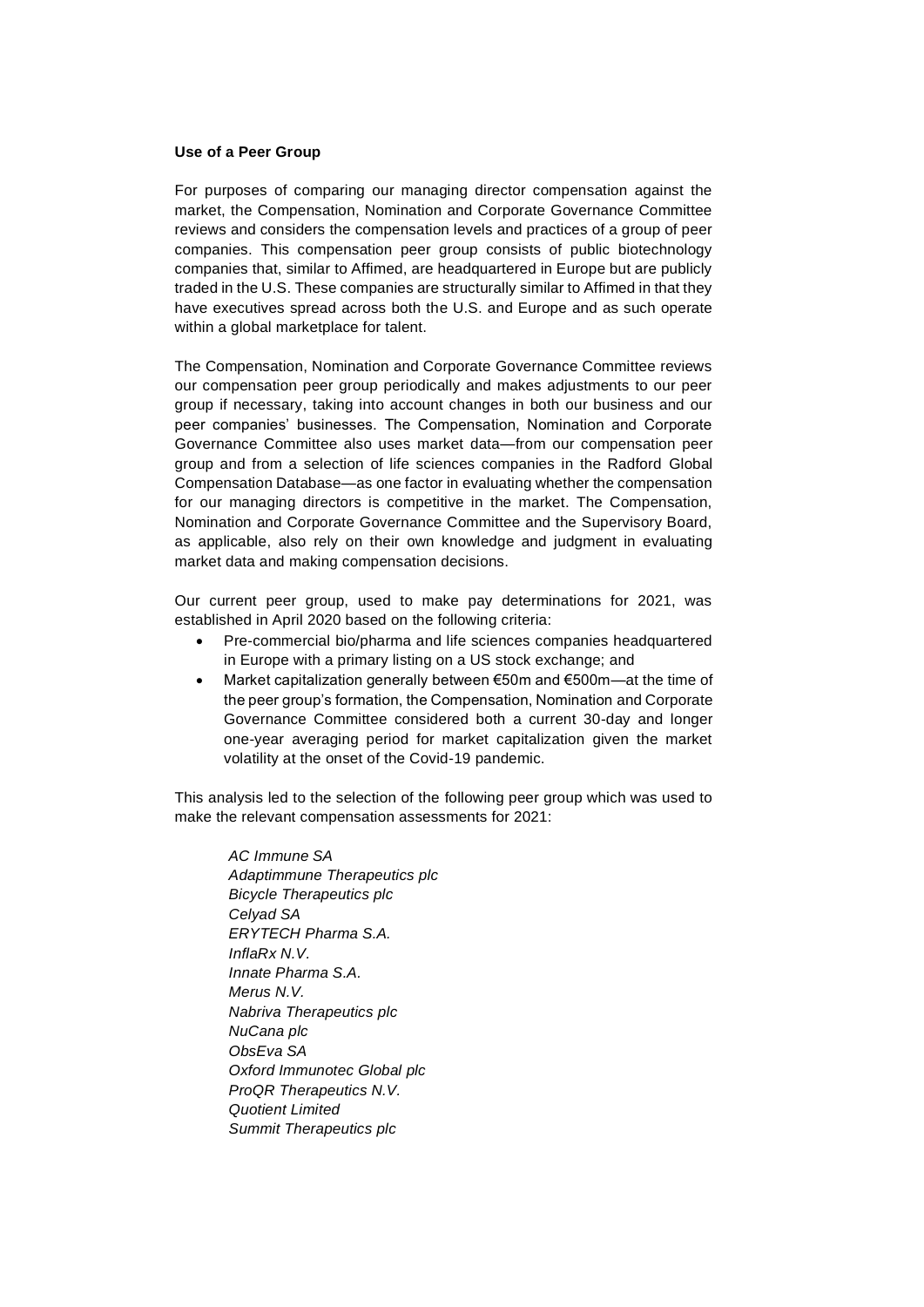#### **Base Salary (Fixed) Compensation**

Annual base salary is designed to provide a competitive fixed rate of pay, recognizing different levels of responsibility and performance. Actual salaries reflect the judgment and consideration of numerous factors by the Supervisory Board and Compensation, Nomination and Corporate Governance Committee, including the managing director's qualifications, experience, and responsibilities at companies in similar businesses of comparable complexity, size and success. The Supervisory Board and Compensation, Nomination and Corporate Governance Committee also consider the historic salary levels of the individual and nature of the individual's responsibilities. Each year the Supervisory Board reviews the annual base salaries for managing directors and considers whether to adjust base salary levels. Effective January 1, 2021, the salaries of Dr. Andreas Harstrick and Ms. Denise Mueller were increased. The salary of Dr. Harstrick was increased by 11.4% from 280,000 EUR to 312,000 EUR. The increase was implemented due to the increasing complexity of Affimed's clinical development pipeline and the related growth in the Company's clinical and medical organization, and based on a review of salaries for comparable positions in the peer group, thereby positioning Dr. Harstrick's annualized salary ( $\epsilon$ 390,000) between the 50<sup>th</sup> and 75<sup>th</sup> percentile. The salary of Denise Mueller was increased from \$345,050 to \$400,000, which is an increase of 15.9%. The adjustment was made due to an increase in responsibilities and a review of salaries for comparable positions in the peer group, positioning Ms. Mueller's salary just above the 75<sup>th</sup> percentile, which was consistent with Affimed's market value position in the top quartile of the peer group as of December 31, 2020. There were no other changes to base salaries for our managing directors during 2021, and the base salaries for the other managing directors are currently positioned between the  $25<sup>th</sup>$  and  $75<sup>th</sup>$  percentile when compared to the peer group.

## **Performance related variable compensation (short-term annual cash bonus)**

The Supervisory Board and Compensation, Nomination and Corporate Governance Committee believe that in order to reward the achievement of shortterm strategic business objectives, a portion of a managing director's compensation should be tied to the achievement of the Company's goals in the form of an annual cash incentive payment. Our managing directors are eligible to receive annual cash incentive awards, with the target bonus opportunity determined as a percentage of their annual base salary.

### **2021 STI Variable Compensation**

For 2021, STI Variable Compensation for the managing directors was recommended by the Compensation, Nomination and Corporate Governance Committee and approved by the entire Supervisory Board based upon the achievement of performance metrics related to the Company's corporate objectives in three broad categories:

- **Corporate Strategy, Finance & Business Development (35% - 60% weighting depending on the managing director):** Attainment of certain strategic, business, and financial goals.
- **Clinical / Preclinical Development (25% - 40% weighting depending on the managing director):** Advancement of key clinical and preclinical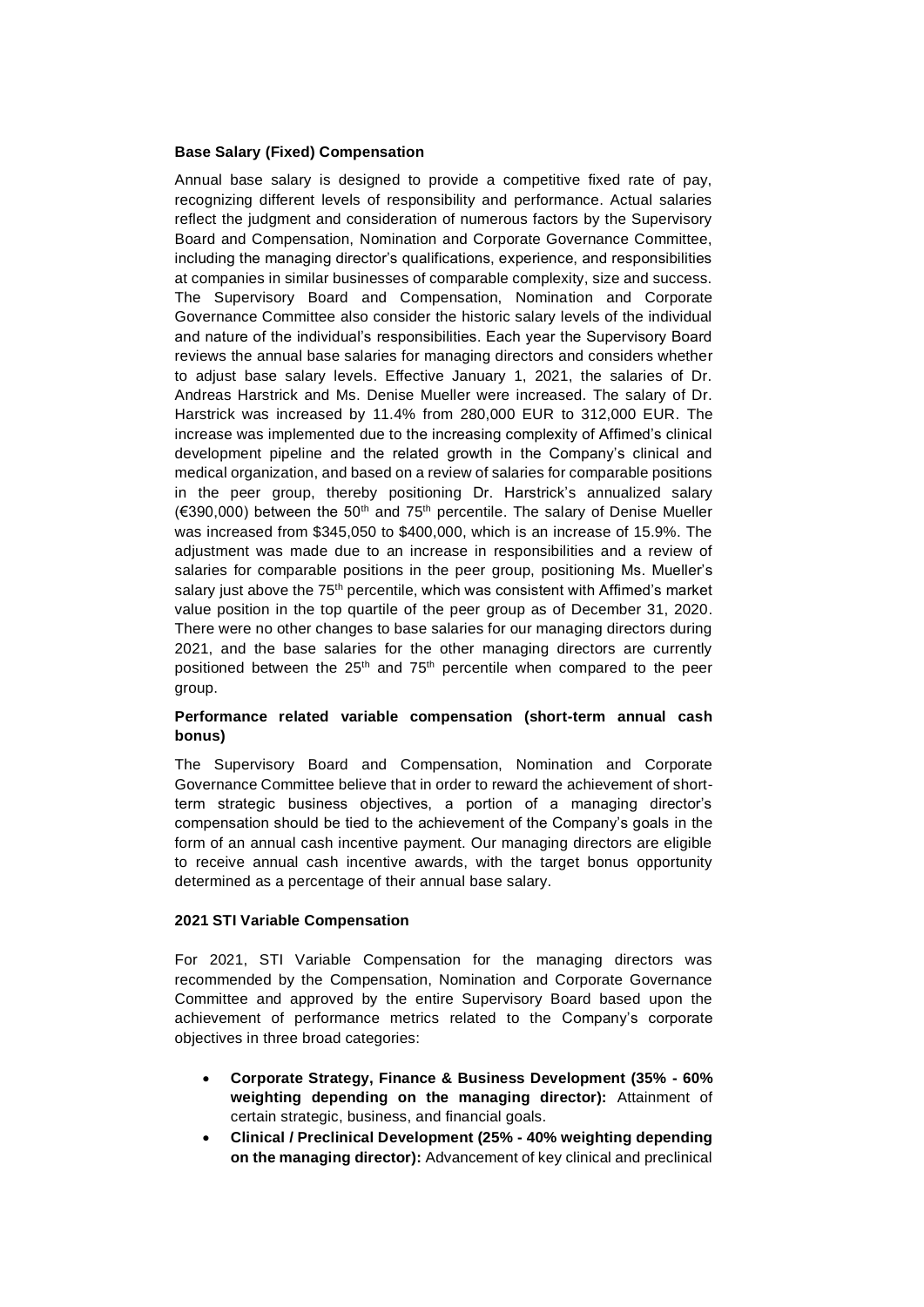activities in the Company's pipeline, including key milestones for the Company's wholly-owned and partnered development programs.

• **Operations / Organizational Development (15% - 25% weighting depending on the managing director):** Advancement of manufacturing / drug supply, information security and organizational development initiatives.

In December 2021, the Compensation, Nomination and Corporate Governance Committee evaluated our achievement of the 2021 corporate objectives. The Compensation, Nomination and Corporate Governance Committee considered whether we had achieved specific goals in each category of our corporate objectives, including any overachievement in each category, the weighting established for each category, management's self-assessment, and our overall corporate performance in 2021. Based on these considerations, the Compensation, Nomination and Corporate Governance Committee determined that we met or exceeded all of our 2021 corporate objectives and, as a result, the Compensation, Nomination and Corporate Governance Committee recommended to the Supervisory Board a 115% achievement level of our 2021 corporate objectives for each executive, based in particular on the following performance:

- **Corporate Strategy, Finance & Business Development (overachievement):** 
	- o Exceeded financial objectives, raising gross proceeds of \$165 million through a follow-on offering, the Company's ATM program and a loan from Silicon Valley Bank;
	- o Met and exceeded certain goals related to new and existing partnerships; and
	- o Met goals related to alignment on corporate strategy, investor relations and scientific communications, including the presentation at key scientific and investor conferences.
- **Clinical / Preclinical Development (overachievement):**
	- o Exceeded clinical development goals for AFM13, as well as the expansion of the AFM13-104 study through a protocol amendment;
	- o Met goals related to the advancement of AFM24 into three clinical studies;
	- o Conducted IND-enabling studies for AFM28 and presented initial data at ASH;
	- o Advanced programs partnered with Genentech and Roivant; and
	- o Achieved certain other goals related to preclinical development and correlative science for our pipeline.
- **Operations / Organizational Development (100% achievement)**
	- o Presented data related to pre-loaded, cryopreserved NK cells from an existing collaboration;
	- o Achieved drug supply metrics for AFM24 and AFM28;
	- o Maintained VdS-10000 information security certification; and
	- o Implemented various human resources programs to support ongoing company growth.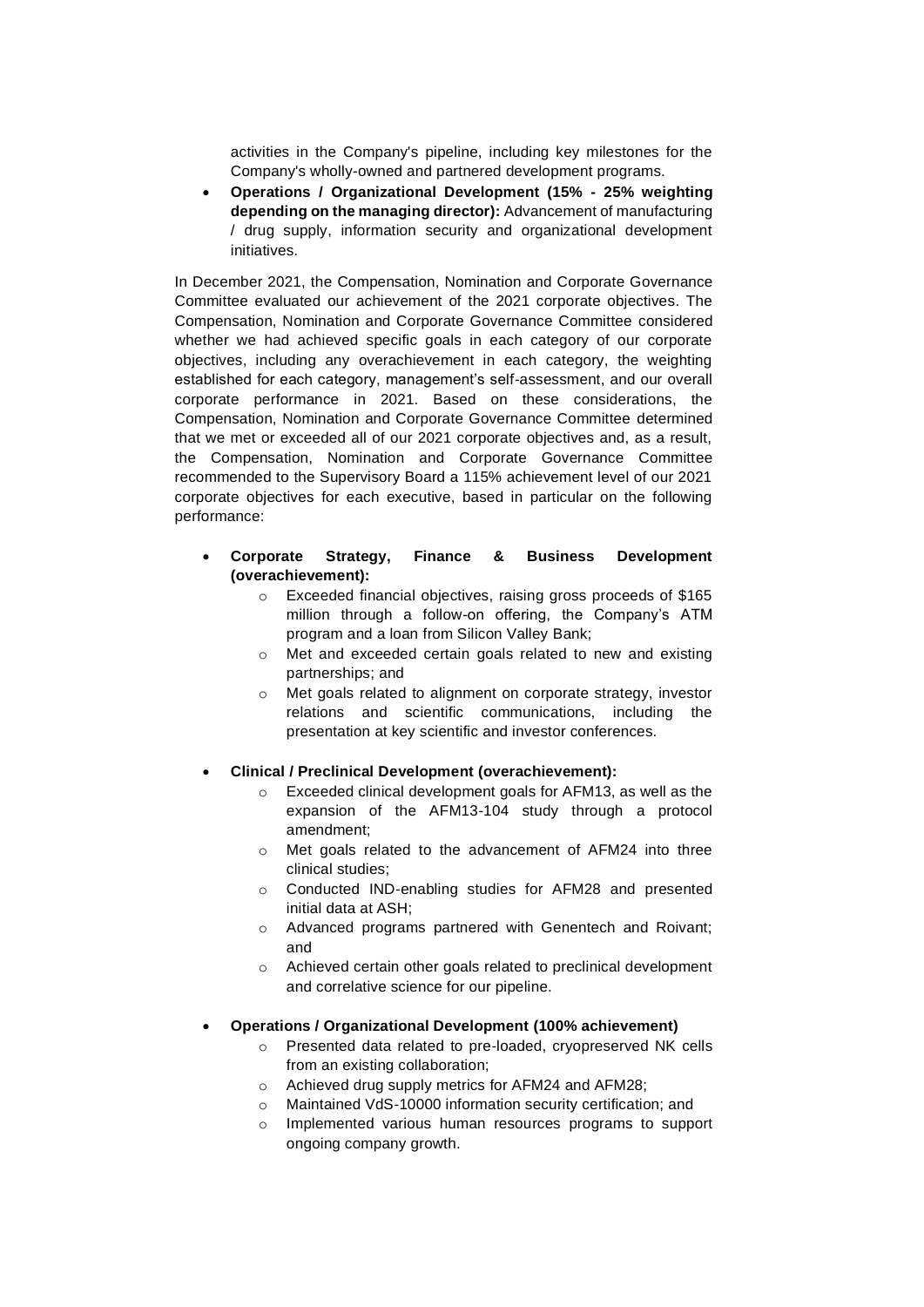The Compensation, Nomination and Corporate Governance Committee considered our financing and business development activities, clinical development progress, and clinical data for AFM13, particularly in light of the extraordinary circumstances arising from the COVID-19 pandemic, as significant factors in arriving at the determination that we overachieved our 2021 objectives.

The following table sets forth 2021 STI Variable Compensation payments for the managing directors:

| <b>Managing</b><br><b>Director</b> | <b>Target Opportunity</b><br>(as a % of base<br>salary) | <b>Target Opportunity</b><br>(€) | 2021 Annual<br><b>Bonus Paid</b><br>at 115% |  |
|------------------------------------|---------------------------------------------------------|----------------------------------|---------------------------------------------|--|
|                                    |                                                         |                                  |                                             |  |
| Adi Hoess                          | 50%                                                     | 227.735                          | 261.895                                     |  |
|                                    |                                                         |                                  |                                             |  |
| Angus Smith <sup>(1)</sup>         | 40%                                                     | 148.331                          | 170.580                                     |  |
|                                    |                                                         |                                  |                                             |  |
| <b>Wolfgang Fischer</b>            | 40%                                                     | 151,200                          | 173,880                                     |  |
|                                    |                                                         |                                  |                                             |  |
| Andreas Harstrick                  | 40%                                                     | 124.800                          | 143.520                                     |  |
|                                    |                                                         |                                  |                                             |  |
| <b>Arndt Schottelius</b>           | 40%                                                     | 152.000                          | 174.800                                     |  |
|                                    |                                                         |                                  |                                             |  |
| Denise Mueller <sup>(1)</sup>      | 40%                                                     | 141.267                          | 162.457                                     |  |

(1) Amounts converted to Euros based on the EUR/USD exchange rate as of December 31, 2021 of 1.1326.

#### **Long-Term Equity Incentive**

In conjunction with the closing of our IPO, we established the Affimed N.V. Equity Incentive Plan 2014 (the "**2014 Plan**") with the purpose of advancing the interests of our shareholders by enhancing our ability to attract, retain and motivate individuals who are expected to make important contributions to us. The maximum number of shares available for issuance under the 2014 Plan equaled 7% of the total outstanding common shares on September 17, 2014, or approximately 1.7 million common shares. On January 1 of any calendar year thereafter (including January 1, 2022), an additional 5% of the total outstanding common shares on that date becomes available for issuance under the 2014 Plan. As of January 1, 2022, we had approximately 18.1 million common shares available for issuance, and approximately 10.7 million common shares subject to issuance under outstanding awards. The absolute number of shares available for issuance under the 2014 Plan will increase automatically upon the issuance of additional shares by the Company. The option exercise price for options granted under the 2014 Plan is the fair market value of a share as defined in the 2014 Plan on the relevant grant date. We are following home country rules relating to the repricing of stock options. Under applicable Dutch law, re-pricing is permissible, provided that it falls within the framework set by the remuneration policy for the management board and the 2014 Plan. To-date no options have been repriced.

*Plan administration*. The 2014 Plan is administered by our Compensation, Nomination and Corporate Governance Committee. Approval of the Compensation Committee is required for all grants of awards under the 2014 Plan. The Compensation, Nomination and Corporate Governance Committee may delegate to the managing directors the authority to grant equity awards under the 2014 Plan to our employees.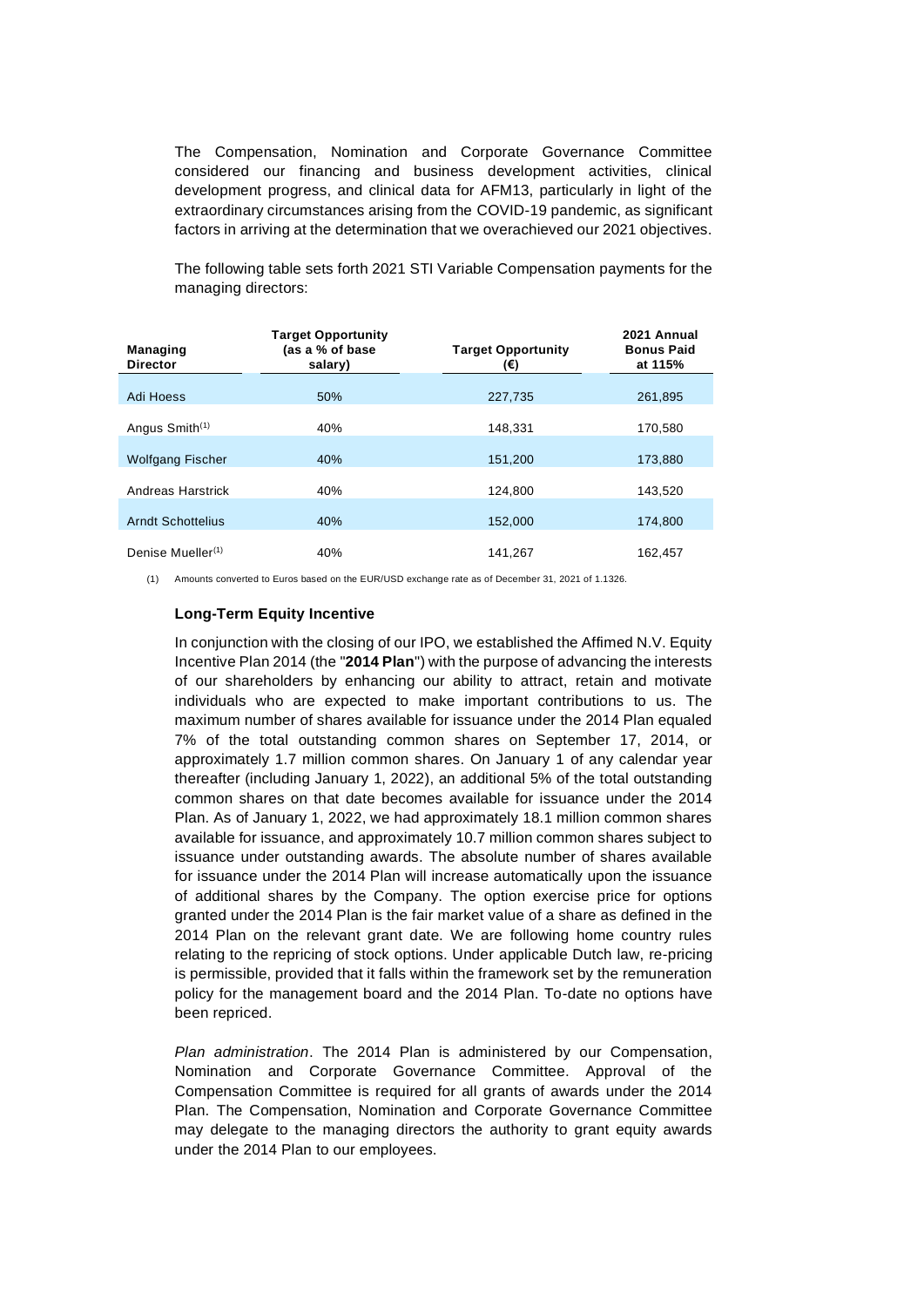*Eligibility*. Managing directors, supervisory directors and other employees and consultants of the Company are eligible for awards under the 2014 Plan.

*Awards*. Award can be made in the form of options or restricted stock units ("**RSUs**").

*Vesting period*. Subject to any additional vesting conditions that may be specified in an individual grant agreement, and the accelerated vesting conditions below, the 2014 Plan provides for three year vesting of stock options. One-third of the stock options granted to participants in connection with the start of their employment vest on the first anniversary of the grant date, with the remainder vesting in equal tranches at the end of each 3-month period thereafter. Stock options granted to other participants vest in equal tranches at the end of each 3 month period after the grant date over the course of the vesting period. The Compensation, Nomination and Corporate Governance Committee establishes a vesting schedule for awards granted to supervisory directors as well as for any awards in the form of RSUs at the time of grant.

*Accelerated vesting*. Unless otherwise specified in an individual grant agreement, the 2014 Plan provides that upon a change of control of the Company (as defined in the 2014 Plan) all then outstanding equity awards will vest and become immediately exercisable. It also provides that upon a participant's termination of service due to (i) retirement (or after reaching the statutory retirement age), (ii) permanent disability rendering the relevant participant incapable of continuing employment or (iii) death, all outstanding equity awards that would have vested during a 12 month period following such termination of service will vest and become immediately exercisable. Otherwise at termination all unvested awards will be forfeited. If a participant experiences a termination of service without "cause" or for "good reason" (in each case, as defined in the 2014 Plan) within six months prior to a change of control, the Company will make a cash payment equivalent to the economic value that the participant would have realized in connection with the change of control upon the exercise and sale of the equity awards that such participant forfeited upon his or her termination of service. In connection with a change of control and subject to the approval of the Supervisory Board, the management board may amend the exercise provisions of the 2014 Plan.

#### **2021 Equity Grants**

Typically, we have granted equity awards to our managing directors as part of the Compensation, Nomination and Corporate Governance Committee's annual review of managing director compensation. The amount of the equity awards to managing directors is determined by the Supervisory Board based on the recommendation of the Compensation, Nomination and Corporate Governance Committee. To date, the Compensation, Nomination and Corporate Governance Committee has not applied a rigid formula in determining the size of these equity awards or mix between options and RSUs. Instead, the Compensation Committee determines the amount of the equity award for each managing director after taking into consideration a compensation analysis performed by our compensation consultant, peer executive analysis of equity levels, and the amount of equity held by the managing director.

In March 2021, the Compensation, Nomination and Corporate Governance Committee recommended and the Supervisory Board approved the option grants for the managing directors, basing its decision on a market assessment of peer companies utilizing a blend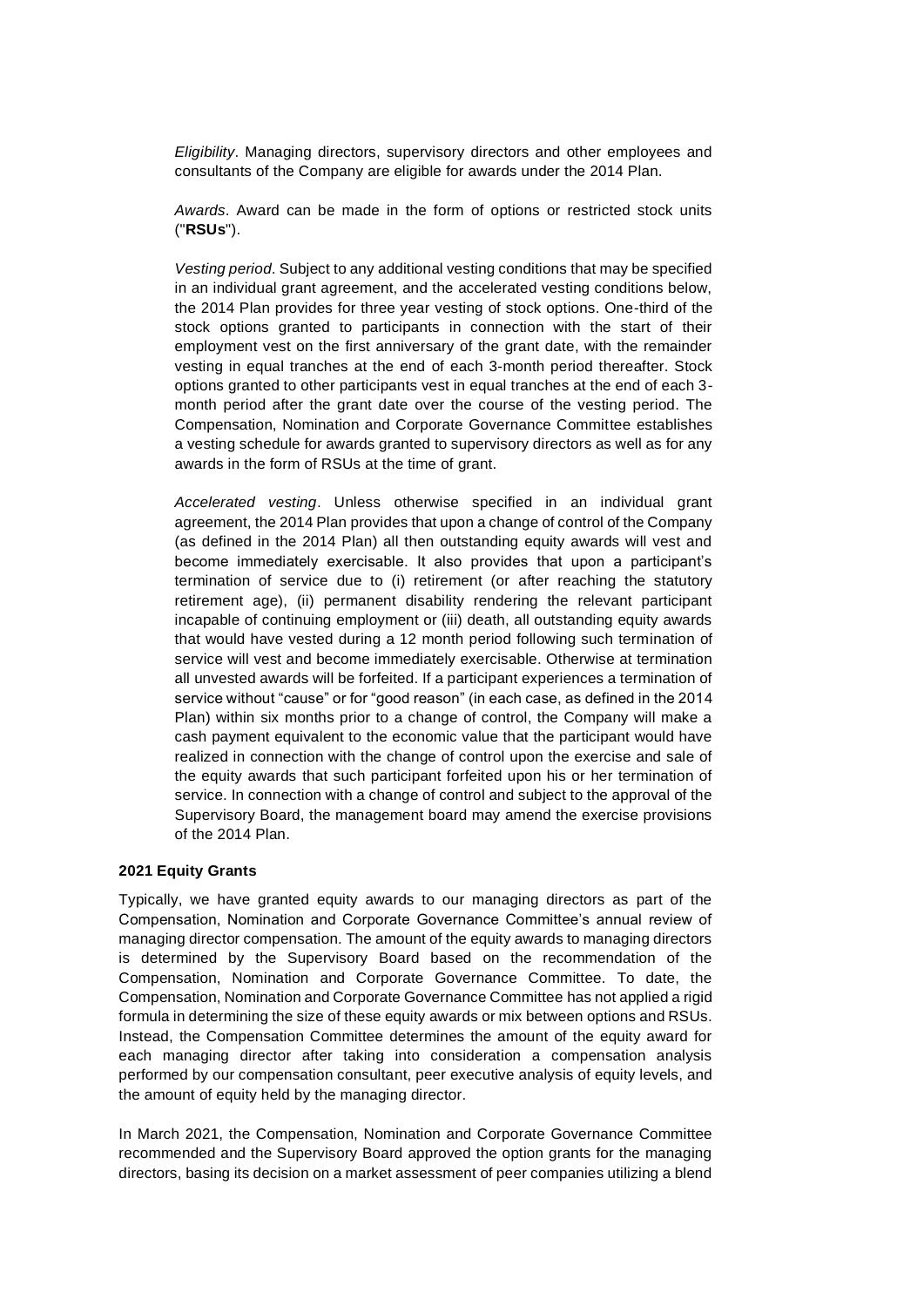of factors that included value of equity compensation and company ownership. One-third of the stock options vest on the first anniversary of the grant date, with the remainder vesting in equal tranches at the end of each 3-month period thereafter.

| Name                        | <b>Grant date</b> | <b>Number of options</b> | <b>Exercise price USD</b> | <b>Expiration date</b> |
|-----------------------------|-------------------|--------------------------|---------------------------|------------------------|
| <b>Adi Hoess</b>            | March 23,<br>2021 | 370,000                  | 8.48                      | March 23, 2031         |
|                             |                   |                          |                           |                        |
| Angus<br>Smith              | March 23,<br>2021 | 195,000                  | 8.48                      | March 23, 2031         |
|                             |                   |                          |                           |                        |
| Wolfgang<br><b>Fischer</b>  | March 23,<br>2021 | 195,000                  | 8.48                      | March 23, 2031         |
|                             |                   |                          |                           |                        |
| Andreas<br>Harstrick        | March 23,<br>2021 | 195,000                  | 8.48                      | March 23, 2031         |
|                             |                   |                          |                           |                        |
| Arndt<br><b>Schottelius</b> | March 23,<br>2021 | 195,000                  | 8.48                      | March 23, 2031         |
|                             |                   |                          |                           |                        |
| Denise<br>Mueller           | March 23,<br>2021 | 195,000                  | 8.48                      | March 23, 2031         |
|                             |                   |                          |                           |                        |
| <b>Total</b>                |                   | 1,345,000                |                           |                        |

#### **Management Services Agreements**

Our managing directors have entered into management services agreements with us or our subsidiary, Affimed, Inc. New management services agreements of Adi Hoess and Wolfgang Fischer became effective upon their reappointment as managing directors by the general meeting of shareholders on August 4, 2020. The management services agreements of Arndt Schottelius and Andreas Harstrick became effective upon their appointment as managing directors by the general meeting of shareholders on August 4, 2020. The management services agreement of Angus Smith became effective on July 13, 2020 and the management services agreement of Denise Mueller become effective on January 7, 2021.

The management services agreements of Adi Hoess, Wolfgang Fischer, Arndt Schottelius and Andreas Harstrick are for a definite period of time, which period equals the term of office of the managing director (generally three years). In addition, the management services agreements of Adi Hoess, Wolfgang Fischer, Arndt Schottelius and Andreas Harstrick provide for a termination notice period of not less than six months, both for Affimed and for the managing director. The management services agreements of Angus Smith and Denise Mueller are for an indefinite period of time and provide for a termination notice period of 45 days, both for Affimed and for Angus Smith or Denise Mueller, as the case may be. In the event of an urgent cause, the management services agreements may be terminated with immediate effect.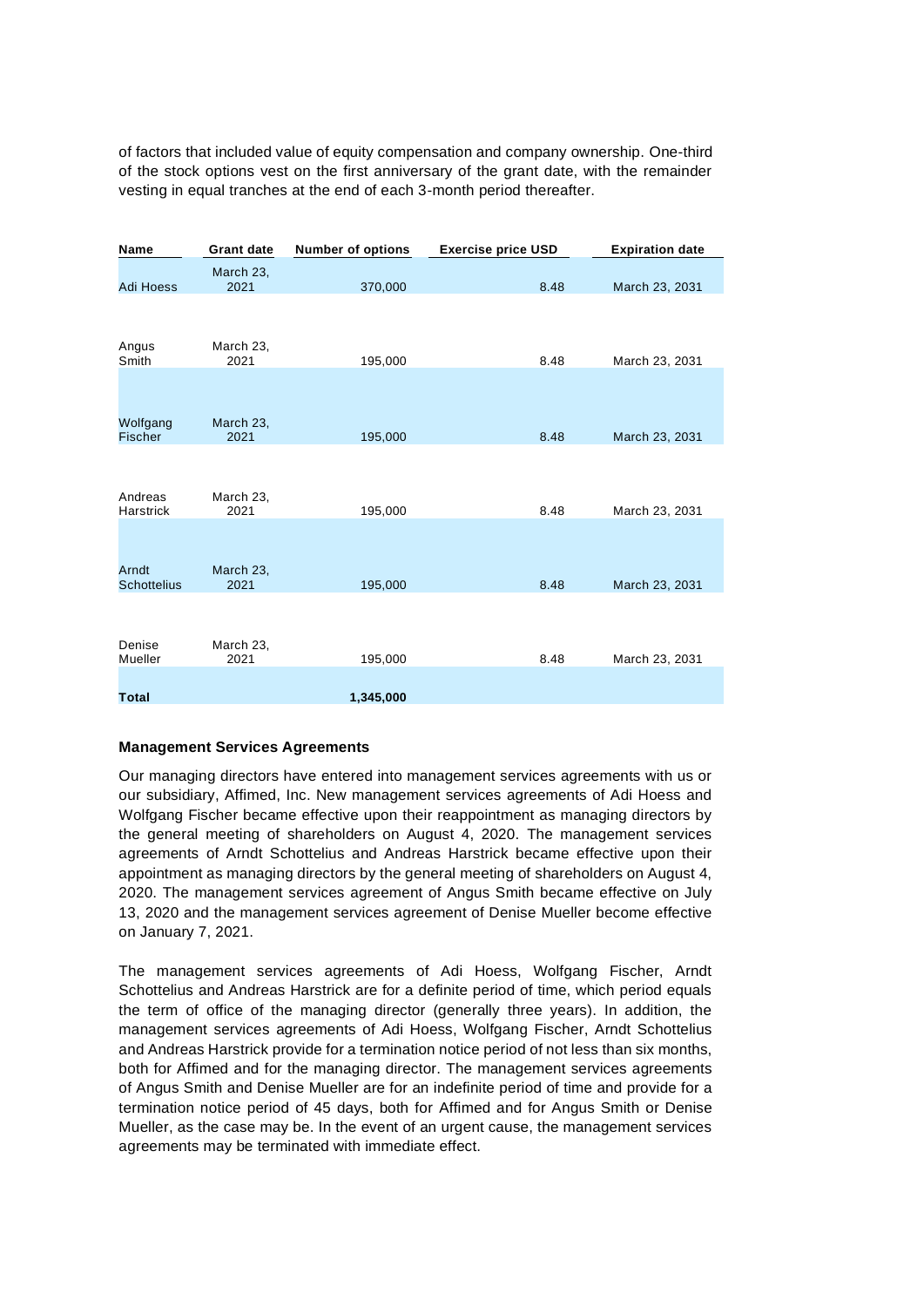Each management services agreement provides for payment of severance upon predefined circumstances such as a termination by Affimed without cause or the existence of certain events causing the managing director to terminate the management services agreement for urgent cause (including, but not limited to, a reduction of the managing director's salary) for which the severance is 100% (Adi Hoess), 75% (Angus Smith and Denise Mueller) and 50% (Wolfgang Fischer, Arndt Schottelius and Andreas Harstrick) of the amount equal to (a) the managing director's annual base salary in effect as of the separation date plus (b) the average STI Variable Compensation paid to the applicable managing director over the prior three years, or if the term of office of the managing director is shorter than three years, the average received STI Variable Compensation over the shorter period. In the event of termination of the management services agreements following a change of control, the aforementioned severance is increased as follows: 185% (Adi Hoess), 125% (Angus Smith and Denise Mueller) and 150% (Wolfgang Fischer, Arndt Schottelius and Andreas Harstrick) of the amount equal to (a) the applicable managing director's annual base salary, plus (b)the average STI Variable Compensation paid to the applicable managing director over the prior three years, or if the term of office of the managing director is shorter than three years, the average received STI Variable Compensation over the shorter period.

The management services agreements contain post-termination restrictive covenants, including a post-termination non-competition covenant, which lasts until six months after the management services agreement has ended, and a non-solicitation covenant, which lasts until two years after the management services agreement has ended.

#### **Supervisory Board Remuneration**

In August 2020, the remuneration policy for the Supervisory Board (the "**SB Remuneration Policy**") was adopted and approved by shareholders at the annual general meeting of the Company. The SB Remuneration Policy applies to the supervisory directors.

With the SB Remuneration Policy, the Company aims to attract and retain supervisory directors that have the talent and skills to foster the long-term value creation and enhance the sustainable development of the Company, resulting in a competitive compensation in relation to both the market in which the Company operates in and the nature, complexity and relative size of the business.

As a German-based company incorporated under Dutch law and listed on NASDAQ, the Company is confronted with differing standards in terms of remuneration policies. The Company believes that the SB Remuneration Policy reflects these variations in market practice and provides for a balanced approach to these differing standards.

The compensation of the supervisory directors consists of a combination of cash compensation and equity awards. This enables the Company to limit the cash component of compensation of supervisory directors and direct its cash resources towards the development of its product candidates. Equity awards also serve to align the interests of supervisory directors and shareholders. In line with international governance standards, the compensation, including in the form of equity awards, is not linked to performance indicators. Remuneration in the form of equity is permissible under Dutch law, but constitutes a deviation from best practice provision 3.3.2 of the DCGC. In the United States, where the Company has its listing at NASDAQ, equity compensation for nonexecutive directors is market practice.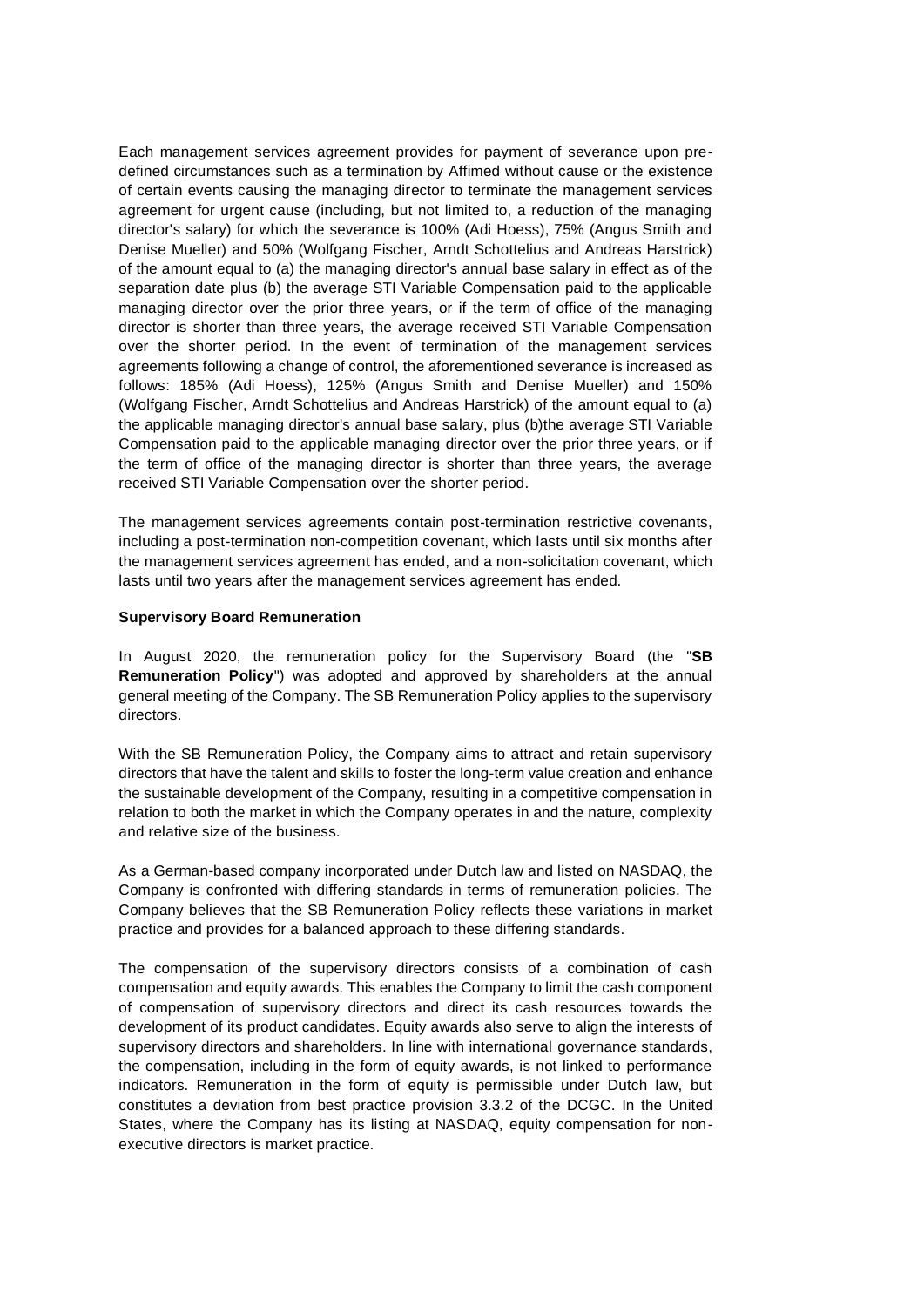The SB Remuneration Policy provides that each supervisory director is entitled to an annual retainer of €20,000, provided that the chair of the Supervisory Board is entitled to an annual retainer of €75,000. In addition, the chair of the audit committee is entitled to an additional annual retainer of €15,000 and the chairs of other committees established by the Supervisory Board are each entitled to annual retainers of €7,500. Supervisory directors will also be paid €3,000 for each Supervisory Board meeting attended in person and €1,500 for each virtual/telephonic Supervisory Board meeting, provided the virtual/telephonic meeting exceeds 30 minutes. The members of each committee will be paid €1,500 for each committee meeting attended in person and €750 for each virtual/telephonic committee meeting, provided the virtual/telephonic meeting exceeds 30 minutes.

The Company grants each newly elected member of the Supervisory Board an initial award of stock options to purchase 60,000 common shares of the Company (the "**Initial Board Member Award**"). The Initial Board Member Award is made on the date of the general meeting of the Company in which the member was initially elected to the Supervisory Board. If such date falls within a so-called 'closed period' according to Affimed's Insider Trading Policy, the granting date shall be amended for such occasion to be the 15th day after the closed period has ended. Initial awards vest over a period of three years, with 1/3 of the stock options vesting on the first anniversary of the grant date, and the remainder vesting in equal instalments at the end of each three-month period following the first anniversary of the date of grant.

In addition, the SB Remuneration Policy, provides that the Company will annually grant the Supervisory Board chair stock options to purchase 45,000 common shares of the Company, and each other supervisory director stock options to purchase 30,000 common shares of the Company (each such award referred to as an "**Annual Award**"). The grant date for the Annual Awards shall be determined by the Supervisory Board and must (i) be in the first quarter of the financial year and (ii) compliant with the Company´s Insider Trading Policy. Annual Awards will be made to Supervisory Board members under the condition that they will remain in office after the annual general meeting of that year. If, in any given year, a Supervisory Board member will no longer be in office after the annual general meeting, he or she will not receive an Annual Award for that year. These Annual Awards will vest in four quarterly installments and will be fully vested on the first anniversary of the grant date. Supervisory directors are also entitled to be reimbursed for their reasonable expenses incurred in attending meetings of the Supervisory Board and its committees.

The following table presents our supervisory directors. Thomas Hecht is the chairman of our Supervisory Board.

| <b>Name</b>                      | <b>Fees Earned or</b><br>Paid in Cash $(E)$ | Option Awards <sup>(1)</sup><br>(€) | All Other<br>Compensation<br>(€) | <b>Total</b><br>Compensation<br>(€) |
|----------------------------------|---------------------------------------------|-------------------------------------|----------------------------------|-------------------------------------|
| Thomas                           |                                             |                                     |                                  |                                     |
| Hecht <sup>(2)</sup>             | 100.500                                     | 240.960                             |                                  | 341,460                             |
| Bernhard<br>Ehmer <sup>(3)</sup> | 56,750                                      | 160.640                             | ٠                                | 217,390                             |
| <b>Ulrich</b><br>M.              |                                             |                                     |                                  |                                     |
| $Grau^{(4)}$                     | 46.250                                      | 160,640                             |                                  | 206,890                             |
| Annalisa                         |                                             |                                     |                                  |                                     |
| Jenkins $(5)$                    | 43.250                                      | 160.640                             |                                  | 203,890                             |
| Mathieu                          |                                             |                                     |                                  |                                     |
| $Simon^{(6)}$                    | 38,750                                      | 160,640                             |                                  | 199,390                             |
| Harry                            |                                             |                                     |                                  |                                     |
| Welten $(7)$                     | 49.250                                      | 160.640                             |                                  | 209.890                             |

#### **2021 Supervisory Board Compensation**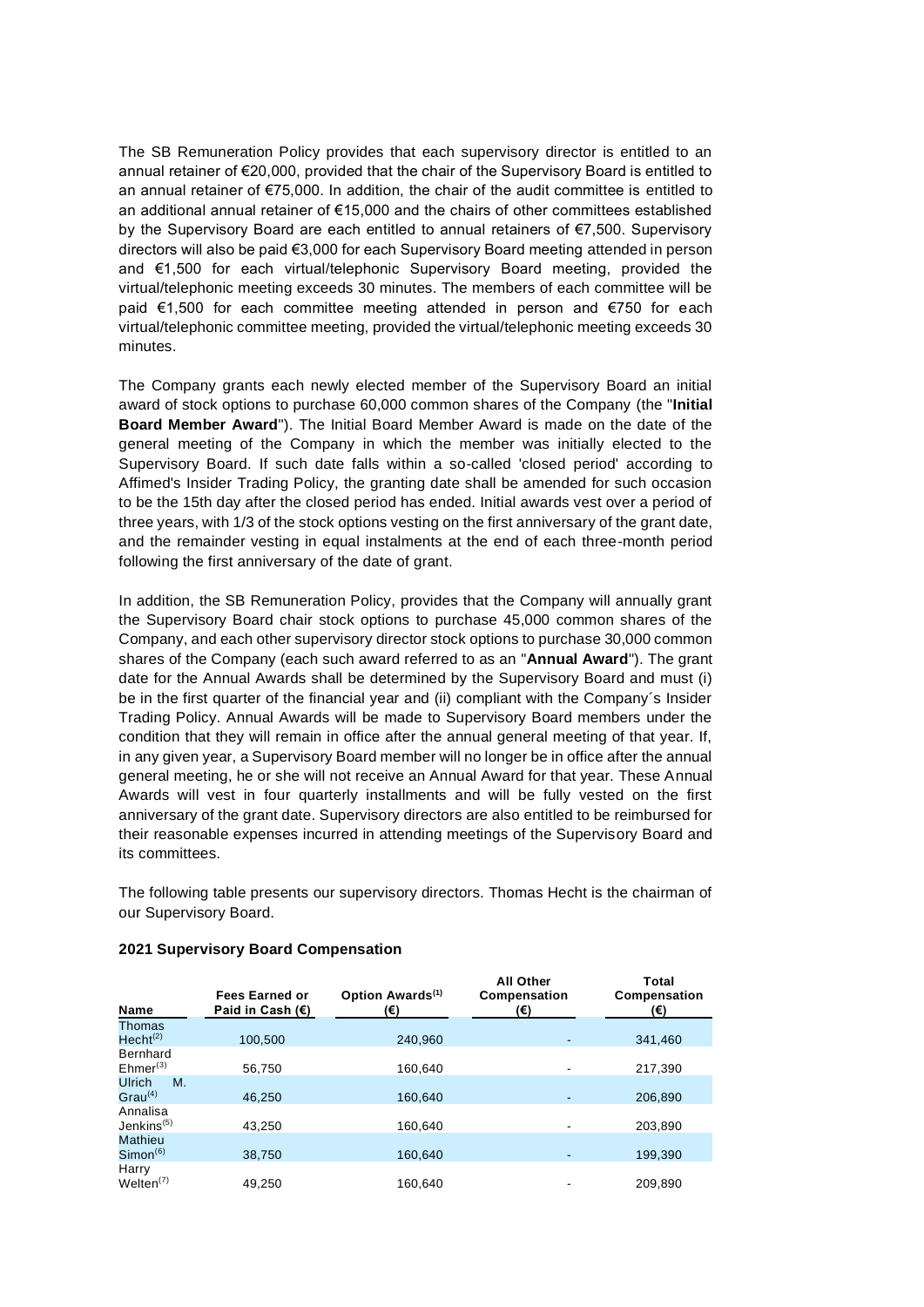| Uta                  |        |         |         |
|----------------------|--------|---------|---------|
| Kemmerich            |        |         |         |
| -Keil <sup>(8)</sup> | 35,458 | 256,089 | 291,547 |
|                      |        |         |         |

(1) Reflects the aggregate grant date fair value of option awards granted during 2021, computed in accordance with IFRS 2 and converted into Euros based on the USD/EUR exchange rate as of the grant date. Assumptions used in the calculation of these am ounts are included in the notes to our consolidated financial statements included in our Annual Report on Form 20-F for the fiscal year ended December 31, 2021, filed in March 2022. These amounts do not reflect the actual economic value that may be realized by the supervisory directors upon the exercise of the stock options or the sale of the common stock underlying such stock options.<br>(2) Dr. Hecht held stock options to purchase an aggregate of 265,000 shares of common stock as of (3) Dr. Ehmer held stock options to purchase an aggregate of 140,000 shares of common stock as of December 31, 2021. (4) Dr. Grau held stock options to purchase an aggregate of 140,000 shares of common stock as of December 31, 2021. (5) Dr. Jenkins held stock options to purchase an aggregate of 90,000 shares of common stock as of December 31, 2021. (6) Dr. Simon held stock options to purchase an aggregate of 90,000 shares of common stock as of December 31, 2021. (7) Mr. Welten held stock options to purchase an aggregate of 90,000 shares of common stock as of December 31, 2021.<br>(8) Ms. Kemmerich-Keil held stock options to purchase an aggregate of 60,000 shares of common stock as of

## **b. Amendment of the Remuneration Policy for the Management Board**

The Supervisory Board regularly evaluates the objectives and structure of the MB Remuneration Policy, also against the background of views and concerns of shareholders and proxy voting advisors. In this context it was noted that the MB Remuneration Policy does not provide for a limit for additional cash bonuses (in Clause 4.4) and that is does not regulate customary post-termination restrictive covenants. In view thereof, the Supervisory Board, upon the recommendation of the Compensation, Nomination and Corporate Governance Committee, proposes to make certain amendments to the MB Remuneration Policy, including:

- A revision of Clause 4.4, whereby the possibility to increase the cash bonus of a managing director in case of exceptional achievements will be linked to the financial results and performance of the Company, with due observance of the limit of 100% of such managing director's annual gross base salary as set out in Clause 4.3.
- The inclusion of a new Clause 9, which provides that managing directors will be bound by customary post-termination restrictive covenants, including noncompetition and non-solicitation covenants, in accordance with the terms of the applicable services agreements; the inclusion of such covenants in these agreements is already common practice for Affimed.
- The inclusion of a derogation provision in Clause 12, which is standard for remuneration polices of Dutch listed companies.

Furthermore, certain textual changes are proposed.

The details of the proposed Management Board remuneration are described in the draft revised MB Remuneration Policy. The draft MB Remuneration Policy as well as a comparison showing the proposed changes to the current MB Remuneration Policy are available at the offices of the Company and on the Company's website. In addition, shareholders will have the opportunity to receive a copy of the draft revised MB Remuneration Policy until the day of this annual general meeting, at no extra charge.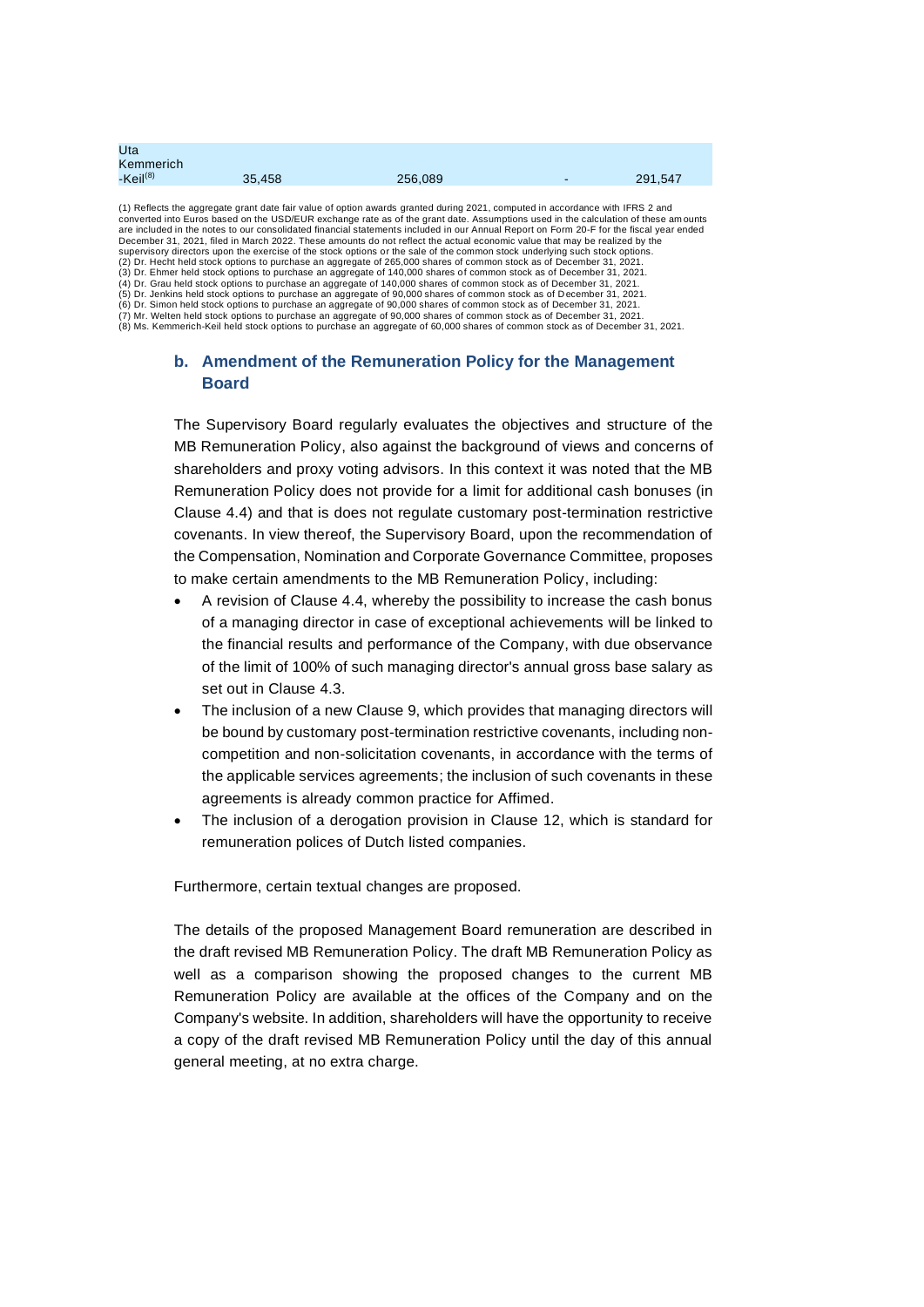# **c. Amendment of the Remuneration Policy for the Supervisory Board**

The Supervisory Board regularly evaluates the objectives and structure of the SB Remuneration Policy. Following this evaluation, the Supervisory Board, upon the recommendation of the Compensation, Nomination and Corporate Governance committee, proposes to make certain amendments to the SB Remuneration Policy.

In summary, it is proposed to bring the annual retainer for each of the supervisory directors serving as committee chair in line with the annual retainer of the Audit Committee chair, being EUR 15,000. The Supervisory Board is of the opinion that such increase is appropriate for the chairs of the Compensation, Nomination and Corporate Governance Committee, the Research & Development Committee and the Strategic Committee, considering:

- the increased workload as a consequence of the combination of the (tasks and responsibilities of the) compensation committee and the nomination and corporate governance committee;
- the in depth and highly specialized knowledge required for the Research & Development Committee and responsibilities in relation to the (pre-)clinical development strategy of Affimed; and
- the important mandate and responsibilities of the Strategic Committee.

In addition, certain changes of a more technical and textual nature are proposed.

The details of the proposed Supervisory Board remuneration are described in the draft revised SB Remuneration Policy. A full version of this document as well as a comparison showing the proposed changes to the current SB Remuneration Policy are available at the offices of the Company and on the Company's website. In addition, shareholders will have the opportunity to receive a copy of the draft revised SB Remuneration Policy until the day of this annual general meeting, at no extra charge.

## **7 Reappointment of Dr. Bernhard Ehmer as a supervisory director**

As per the close of this annual general meeting, the term of Dr. Bernhard Ehmer as a supervisory director will end. Dr. Ehmer has indicated that he is available for reappointment.

The Supervisory Board has carefully considered the reappointment of Dr. Ehmer and resolved on May 23, 2022, on the recommendation of the Compensation, Nomination and Corporate Governance Committee, to nominate Dr. Ehmer for reappointment as a supervisory director for a term of three years with effect as from June 22, 2022, ending at the end of the annual general meeting of the Company to be held in 2025. Given Dr. Ehmer's experience and valuable contribution to the Company, the Supervisory Board is of the opinion that Affimed will continue to benefit from Dr. Ehmer's membership of the Supervisory Board.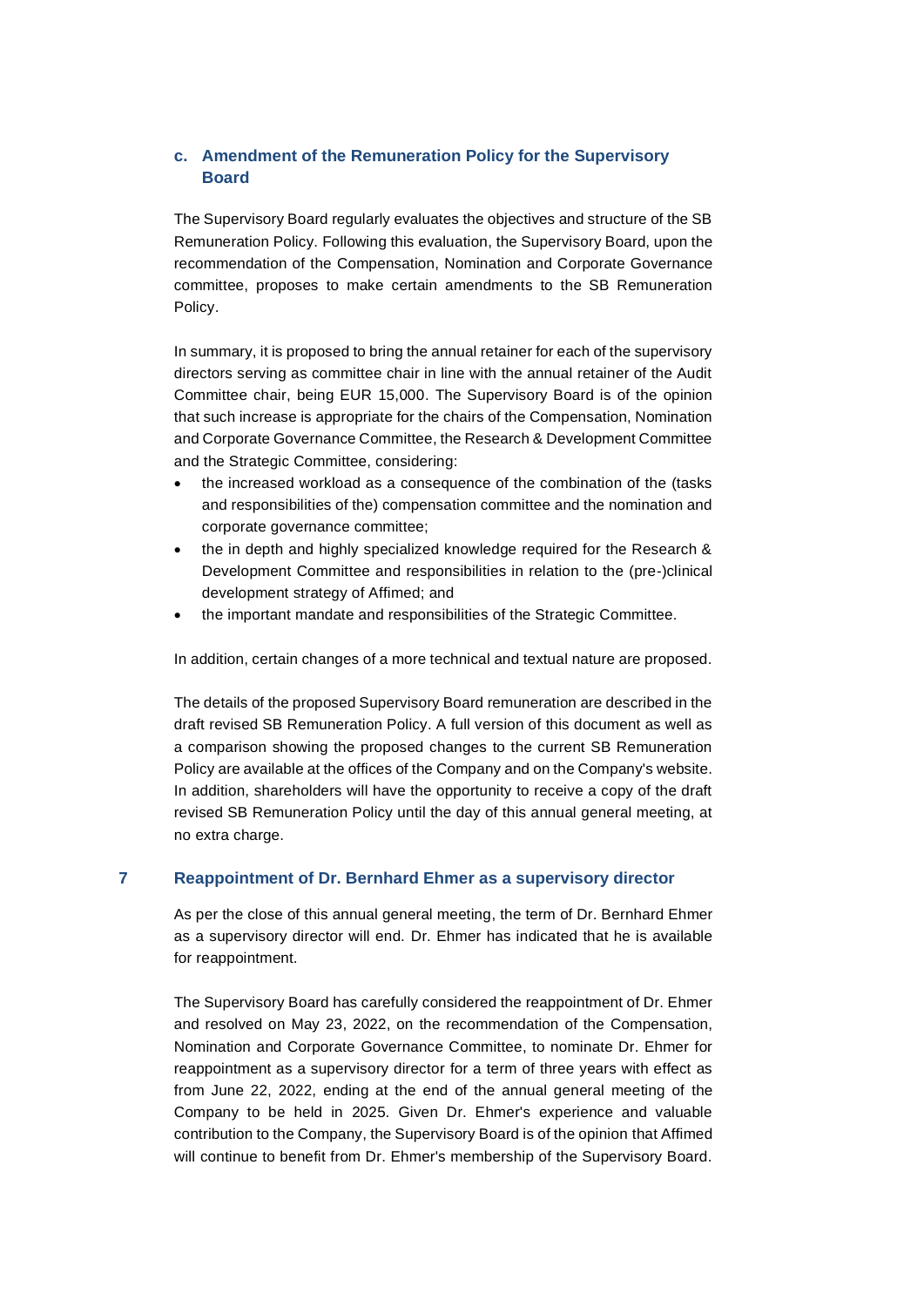The nomination of Dr. Ehmer is made in accordance with article 7.6.2 of the Company's articles of association.

Dr. Ehmer has always shown great commitment to Affimed, as is evidenced *inter alia* by the fact that during the financial years 2019 up to and including 2021, Dr. Ehmer attended 100% of the (i) Supervisory Board, (ii) audit committee and (iii) compensation committee meetings (24 meetings in total<sup>1</sup>). At his reappointment in 2019, Dr. Ehmer received a 97.34% majority of votes cast.

For Affimed it is important that the supervisory directors are able to operate independently and critically vis-à-vis one another and the Company. The Supervisory Board has paid close attention to applicable independence criteria and guidelines for supervisory directors, both under the Dutch Corporate Governance Code (the ''**DCGC**'') and the Nasdaq listing rules. Under the DCGC and the Nasdaq listing rules, Dr. Ehmer is considered independent.

Dr. Ehmer was born in Kandel, Germany and has the German nationality. Dr. Ehmer has been a member of the Supervisory Board since 2016. In May 2022, he was appointed as member of the board of directors of Achilles Therapeutics plc and chairman of the board of directors of Biotest AG. He also served as chairman of the board of directors at Symphogen A/S, Denmark until June 2020 and as chairman of the board of management of Biotest AG until April 2019. Prior to this, he worked for the Imclone Group, a wholly owned subsidiary of Eli Lilly, as president of Imclone Systems Corporation in the United States and as managing director in Germany. In 2007/2008 he was CEO of Fresenius Biotech, Germany and before this, Dr. Ehmer headed the Business Area Oncology of Merck KGaA, Darmstadt and served as head of Global Clinical Operations at Merck. Between 1986 and 1998 he held various functions at Boehringer Mannheim in Germany, Italy and Singapore. Dr. Ehmer holds a degree in medicine and worked in the Department of Internal Medicine at the Academic Teaching Hospital of the University of Heidelberg.

Dr. Ehmer holds 5,000 shares in the capital of the Company.

#### **8 Appointment of the auditor for the financial year 2022**

It is proposed to appoint KPMG Accountants N.V. as auditor of the annual accounts of the Company for the financial year ending 31 December 2022.

## **9 Authorization to acquire shares**

On 15 June 2021, with effect as of that date, the Management Board was authorized by the general meeting to acquire shares in the Company's own share capital for a period of eighteen months. The general meeting is requested to

<sup>1</sup> In relation to the audit committee and the compensation committee, the number of meetings held during the period Dr. Ehmer was a member of the relevant committees was used for this calculation.